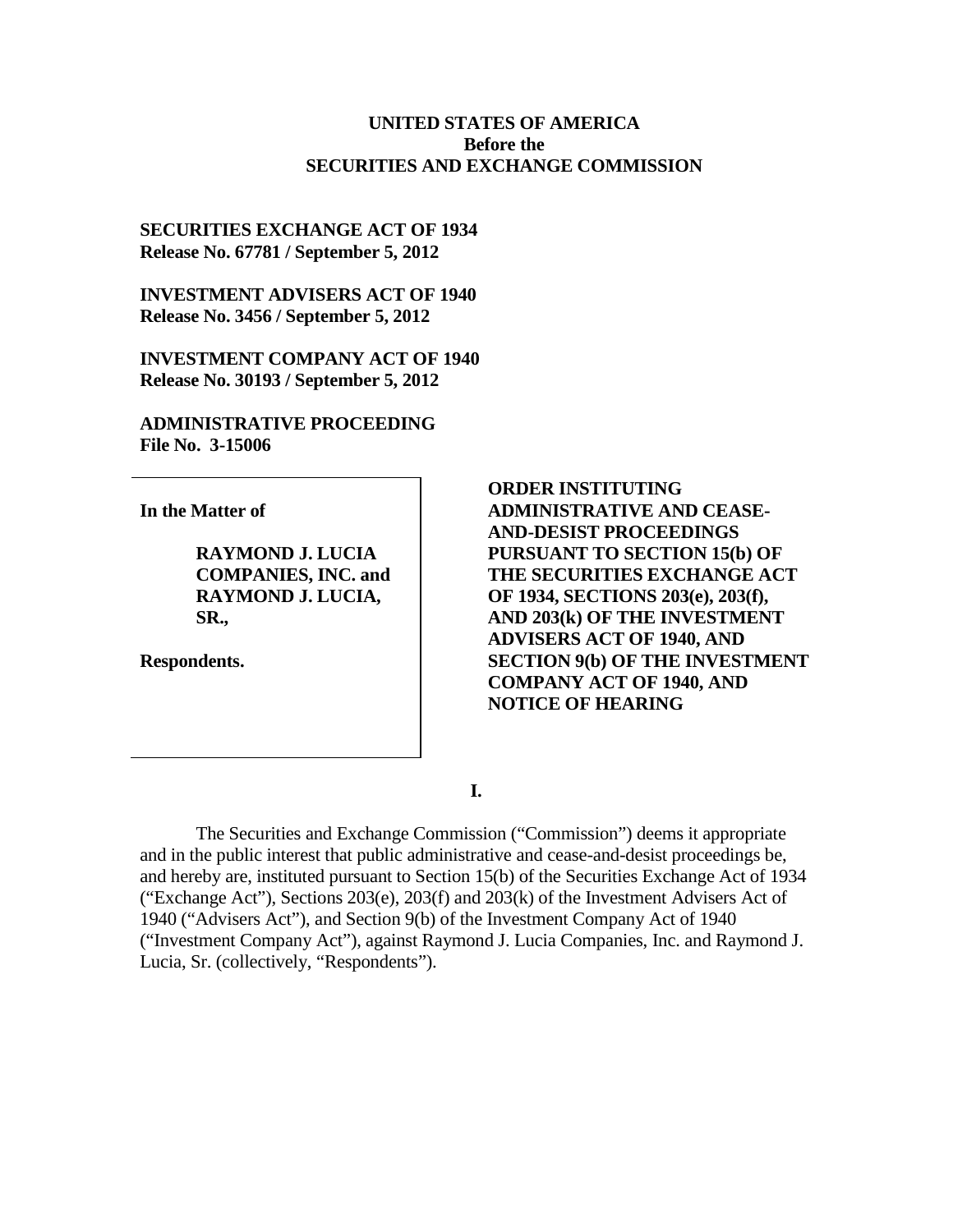After an investigation, the Division of Enforcement alleges that:

## **A. RESPONDENTS**

1. Raymond J. Lucia Companies, Inc. ("RJL") is a California corporation located in San Diego, California which did business as "RJL Wealth Management" until it abandoned that business name in May 2010. RJL was registered with the Commission as an investment adviser from September 2002 through December 2011 (CRD No. 115670). RJL had almost 4,700 client accounts with approximately \$300 million in client assets under management until May 2010, when it sold its business and transferred its client accounts to RJL Wealth Management, LLC ("RJLWM"), which is registered with the Commission as an investment adviser (CRD No. 152396).

2. Raymond J. Lucia, Sr. ("Lucia") owns Respondent RJL, as well as RJL Enterprises, Inc., an entertainment company through which he produces a daily syndicated radio show, *The Ray Lucia Show*. He currently is a registered investment adviser representative (CRD No. 1073284) associated with RJLWM. He was a registered representative of First Allied Securities, Inc. (CRD No. 32444) and owned Lucia Financial, LLC (CRD No. 37179), both registered broker-dealers. He currently holds a Series 7 license and previously held Series 24, 63 and 66 licenses. Lucia, 61 years old, is a resident of Rancho Santa Fe, California.

# **B. FACTUAL BACKGROUND**

## **(i) Respondents' Development of the "Buckets of Money" Investment Strategy**

1. Since 1991, Lucia has hosted a daily radio show, *The Ray Lucia Show,*  which was nationally syndicated in 2000 and is now simultaneously podcast. Lucia also appears frequently as a commentator on a variety of television programs. Lucia is featured on two websites, [www.rjlwm.com](http://www.rjlwm.com/) and [www.raylucia.com.](http://www.raylucia.com/) In addition, Lucia was the featured speaker at regular seminars hosted by RJL across the country. These seminars were promoted on Lucia's radio show and website. In addition, Lucia has written three books on investing for retirement: *Buckets of Money: How to Retire in Comfort and Safety* (2004), *Ready… Set… Retire!* (2007), and *The Buckets of Money Retirement Solution: The Ultimate Guide to Income for Life* (2010).

2. On his radio show and website, at seminars, and in his books, Lucia discusses his proprietary wealth management strategy, which he calls "Buckets of Money" ("BOM"). Lucia's comments are not limited to discussions of the BOM strategy, but a recurring theme is that the BOM strategy will enhance one's ability to retire in comfort and safety, protect the money one has spent a lifetime accumulating, and generate inflationadjusted income for life.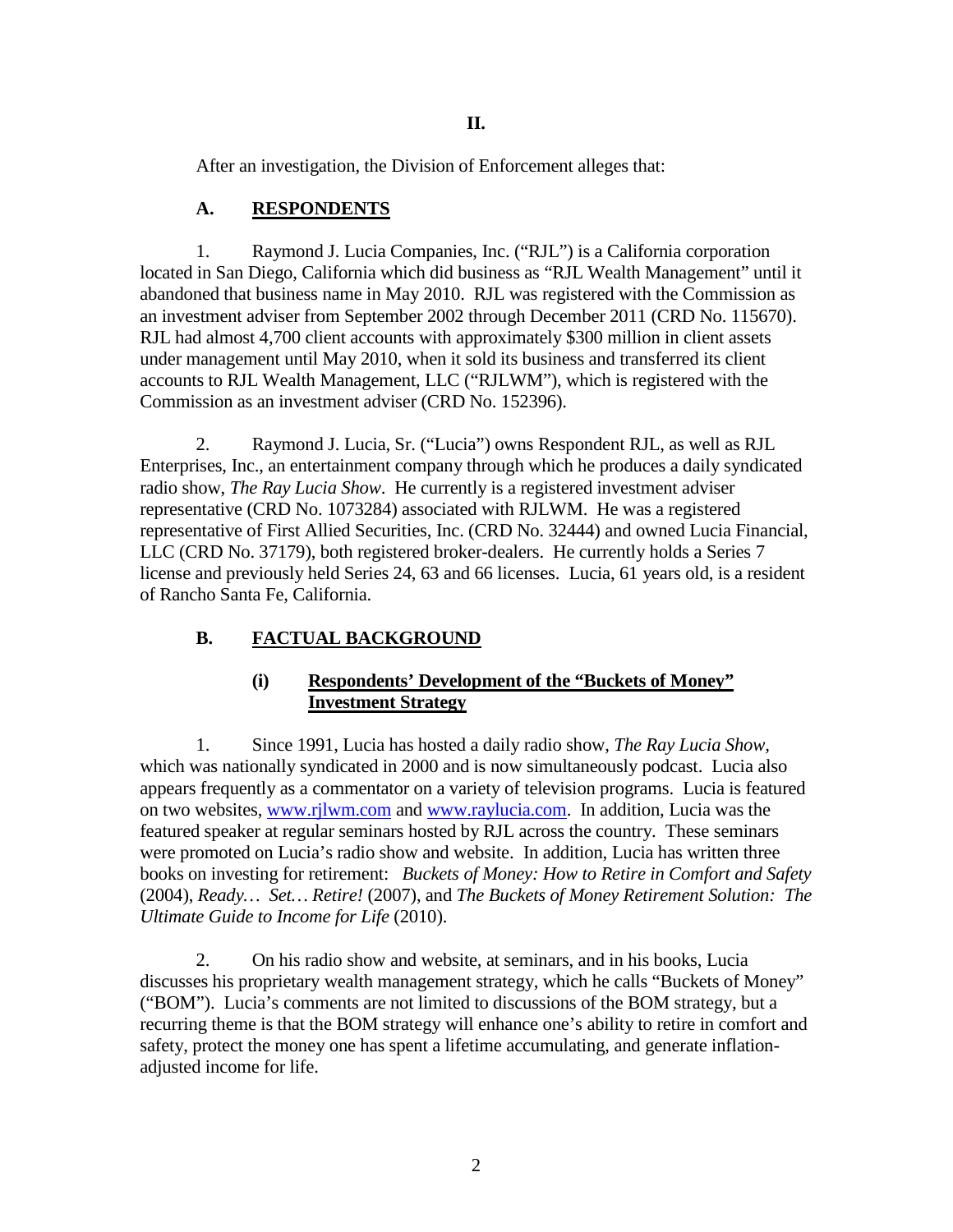3. According to Respondents, the idea for the BOM strategy was a 1998 article in *Financial Planning* by John J. Bowen, Jr., which compared the performance of \$100,000 portfolios from which annual deductions of 8% were made over the 25-year period from 1972 to 1997. Respondents also claim to have relied on research conducted by Ibbotson Associates showing that there has never been a 15-year period during which an investment in the stock market lost money, and that over every 20-year period stocks have outperformed the corresponding rate of inflation. The Respondents admittedly did not attempt to recreate or otherwise verify the results of those studies.

4. To support their claims about the BOM strategy, Respondents claimed to have extensively "backtested" it. Backtesting is generally understood as the process of evaluating a strategy, theory, or model by applying it to historical data. Backtesting calculates how a strategy would have performed if it had actually been applied in the past. Thus, a backtest must utilize the actual data from the time in question in order to get an accurate result.

5. Despite the claims they made to the public, the Respondents performed scant, if any, backtesting of the BOM strategy. Respondents have admitted that the only testing they performed involved: (1) some calculations Lucia performed manually in the late 1990s, copies of which no longer exist; (2) a so-called "backtest" for the period from 1966 to 2003, memorialized on a two page Excel spreadsheet, which was performed by an RJL employee in 2003 (the "1966 Spreadsheet"); and (3) a so-called "backtest" for the period from 1973 to 2003, memorialized on a two page Excel spreadsheet, which was performed by the same RJL employee, also in 2003 (the "1973 Spreadsheet"). For the reasons described in Sections II.B(iii) and II.C below, the 1966 and 1973 backtests were deficient.

6. Respondents' various public statements contain many references to their backtesting of the BOM strategy and to the results which Respondents claim validate the BOM strategy.

7. The back cover of Lucia's 2004 book *Buckets of Money: How to Retire in Comfort and Safety*, states: "[T]he Buckets of Money technique is *a proven way* to achieve both income and growth, while guarding against the ravages of inflation." (Emphasis added.)

8. In his 2007 book *Ready … Set … Retire!*, Lucia wrote:

[R]etirees need a strategy that will work in both good times and bad. Buckets of Money is such a strategy. It's not designed to make anyone rich, nor does it come with any guarantees. But *it has stood up to numerous backtests* representing some of the worst eras in past market history.

But I believe – *and have shown empirically* – that this simple yet sophisticated concept reduces risk while taking advantage of growth.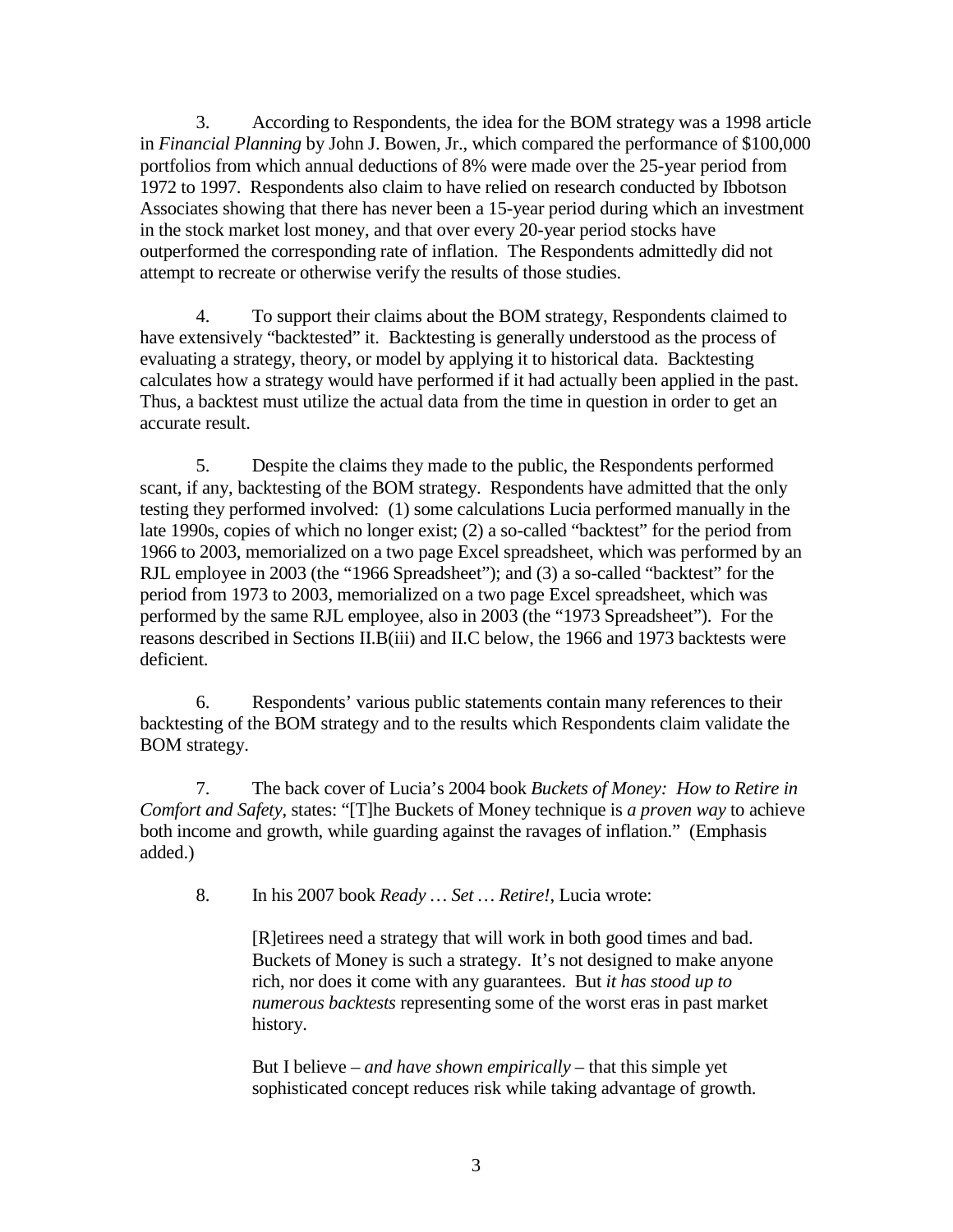But you don't have to believe me. Others, perhaps far smarter than I, have come to the same conclusion. One such guy is economist and market guru Ben Stein, who concurred, *after I back-tested the strategy over several decades*, that it works in good times and bad. In fact, *I backtested it over several bear markets, including the dismal period beginning in 1966* [and found that it] would produce this result after 38 years. (Emphasis added.)

 9. RJL's website homepage stated: "We individually custom tailor clients' portfolios using *our time-tested investment strategy*, Buckets of Money, a retirement planning strategy that seeks to provide inflation-adjusted income for life and sustained portfolio growth." (Emphasis added.)

 10. A recurring theme of RJL's public statements is that Respondents' methods follow "science, not art" and that their recommendations are based on research. For example, broadcast copy for Lucia's radio show reads:

> My strategy follows the science of investing finance professors and economists from around the world have written about . . . .You need a plan that follows academic science and research, not the art of speculation . . . .

 I've spent twenty years refining the strategy now used by more than 8,000 people nationwide. Now, I'm inviting you to my free Denver workshop, where I'll show you the science and academic research that supports the strategy.

#### **(ii) The BOM Investment Strategy**

11. Respondents have expounded on the BOM strategy since 2003. Respondents claim the BOM strategy will provide inflation-adjusted income to retirees while protecting, and even increasing, their retirement savings.

12. As explained by Respondents, the BOM strategy would typically have retirees divide their retirement savings into three "buckets." The first bucket holds the safest assets, *i.e.*, liquid assets on which both the risk of capital depreciation and the expected yield are relatively low, such as money market funds and certificates of deposit. The second bucket holds moderately safe assets on which the potential for both risk and gain is somewhat higher than those held in the first bucket –  $e.g.,$  municipal bonds, balanced funds and fixed annuities. The third bucket holds those assets which hold the most potential for long-term growth, as well as the highest level of risk – *e.g.*, common stocks, mutual funds, ETFs, and REITs.

13. According to the BOM strategy as articulated by Respondents, a retiree following the BOM strategy would draw on the assets in the first bucket, and any income generated by those assets could be used for immediate income needs until that bucket is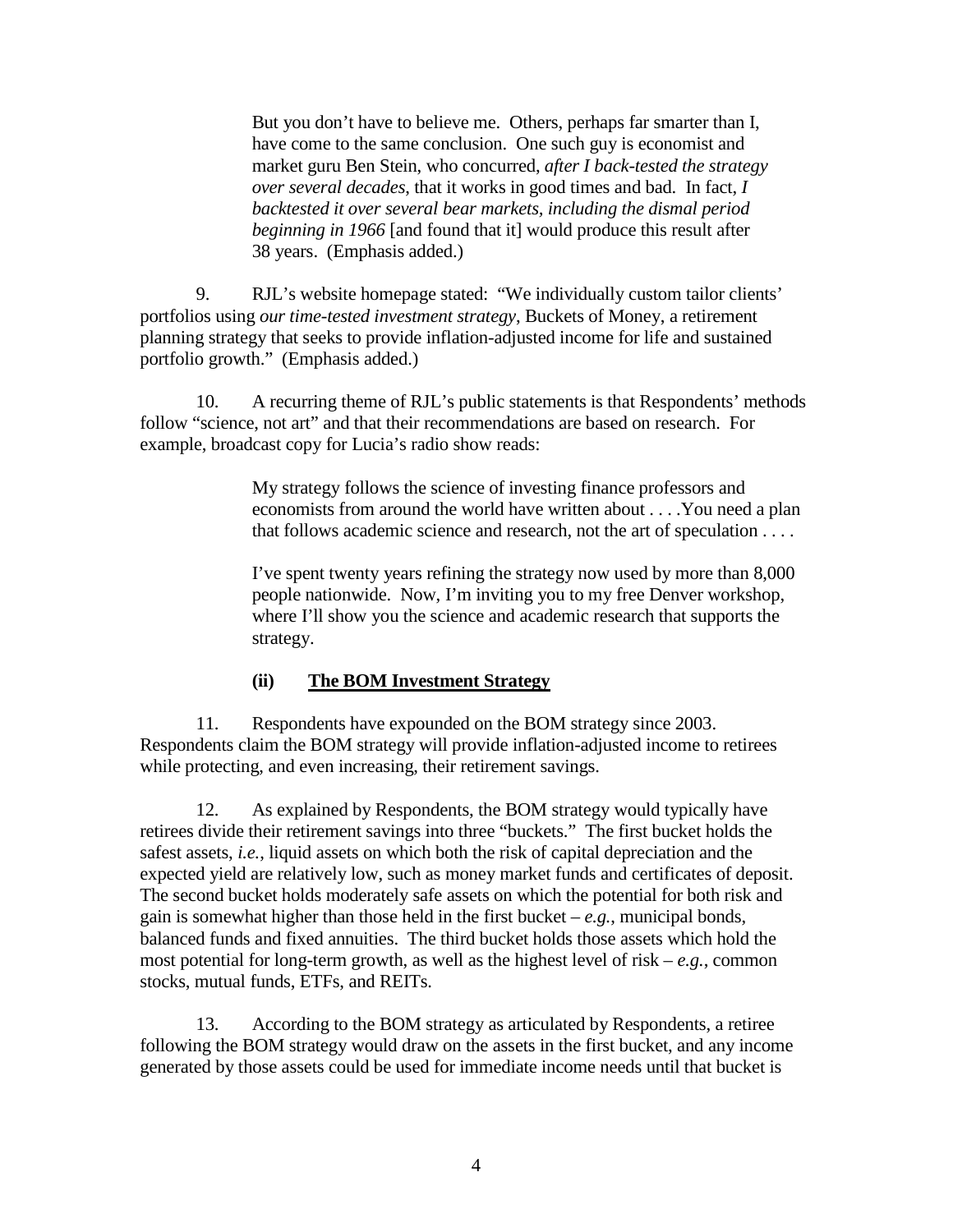depleted – ideally, for a period of seven to eight years. At that point, the assets are reallocated to continue to provide inflation-adjusted income and asset growth.

#### **(iii) Respondents' Misleading Slideshow Promoting the BOM Investment Strategy and Its Backtesting**

14. Respondents held numerous seminars promoting their BOM strategy in an effort to obtain advisory clients who would be charged fees in return for Respondents' advisory services. Respondents promoted the BOM strategy by using a lengthy sideshow at the seminar presentations, after promoting those seminar presentations on Lucia's radio show and the websites [www.rjlwm.com](http://www.rjlwm.com/) and [www.raylucia.com.](http://www.raylucia.com/)

 15. In this slideshow, three different retirement portfolio allocation strategies are contrasted with the BOM strategy. In each instance, it is assumed that (1) the beginning portfolio has \$1 million in assets, (2) the portfolio must provide inflation-adjusted income of \$60,000 per year, (3) inflation will average 3% per year, and (4) its owners intend to leave the \$1 million to their children. The slideshow provides the following outcomes, all of which purport to demonstrate what would have happened had the portfolio been exposed to the bear market for equities that commenced on January 1, 1973:

- o The "Conservative Campbells" invest only in cash or other exceedingly safe instruments earning a hypothetical 6% return, so they are not exposed to the decline in the equities market. If they die after 30 years, they will leave their children a \$1 million portfolio whose purchasing power will be less than \$412,000 after factoring for inflation. And if they index their \$60,000 annual income every six years to keep pace with inflation, their assets will be exhausted in 27 years and their children will inherit nothing.
- o The "High Rolling Hendersons" invest all of their assets in the stock market. If the market earns their anticipated return of 10% per year, they can take \$60,000 per year in income, adjust that amount for inflation, and leave more than \$4.2 million to their heirs after 30 years. But if they had retired in 1973, rather than earning 10% every year on their all-equities portfolio, they would have absorbed a 41% decline in the value of their assets in the first two years of retirement and would have gone bankrupt after only 17 years of taking \$60,000 of inflation-adjusted income per year.
- o The "Balanced Buttafuccos" put 40% of their portfolio into bonds earning 6% per year and 60% of their portfolio into stocks, drawing their income from these two asset classes on a pro rata basis, and adjusting their income needs every six years to account for inflation. If the Buttafuoccos had retired in 1973, they too would have experienced a precipitous decline in the value of their assets in their first two years of retirement, and would have depleted their stock portfolio after 15 years and their bond portfolio after 21 years of taking \$60,000 of inflation-adjusted income per year.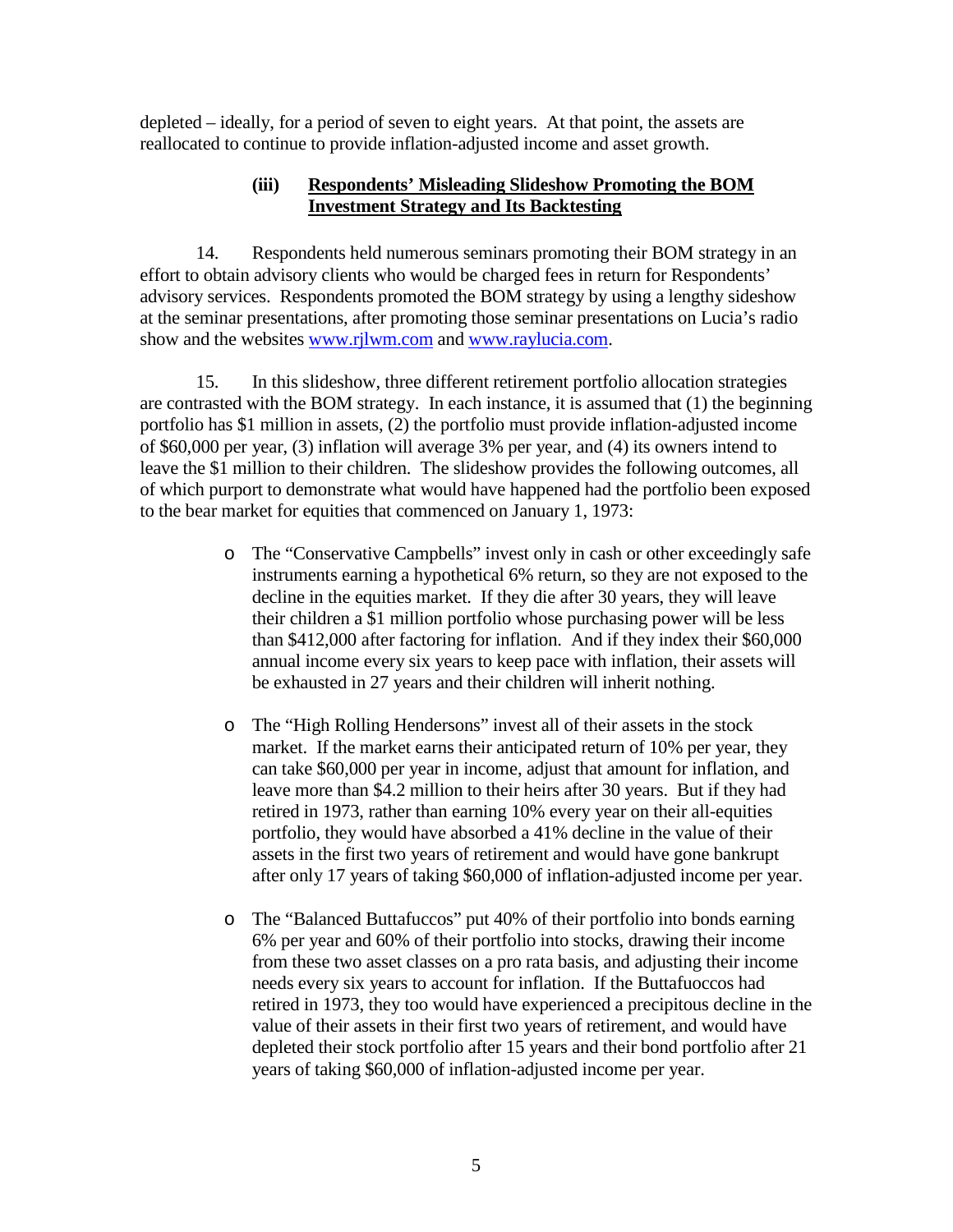o The "Bold Bucketeers" use a BOM approach wherein \$238,000 is put into a safe bucket earning 4%, \$200,000 is put into a moderate bucket earning 5.5%, \$200,000 is put into a REIT investment earning 7.75%, and \$362,000 is put into a stock portfolio earning 10%. This allows for six years of \$60,000 income and an additional six years of inflation-adjusted income of \$71,500, at which point the monies are reallocated for another 12 years. At the end of the initial 12-year period, the core \$1 million has grown to \$1.4 million. But this outcome, while used for purposes of comparison, is not tied to the same January 1, 1973 starting date used for the "High Rolling Hendersons" and the "Balanced Buttafuoccos", and thus, does not reflect the significant losses experienced by equity portfolios (including those of the Hendersons and the Buttafuoccos) during that era. The slideshow continues to make the point that, even if the Bucketeers had retired in 1973, they would have been able to take \$60,000 of inflation-adjusted income each year for 21 years and still had a portfolio worth \$1,544,789 in 1994, the year the Buttafuoccos would have exhausted their assets.

 16. The Respondents' slideshow then presents information from their alleged backtesting of portfolio strategies for the period from 1966 to 2003. In this backtest, each portfolio begins with \$1 million and has to produce \$50,000 of annual inflation-adjusted income. The historical returns for U.S. Treasury Bonds and the S&P 500 are used as proxies for the annual returns on the bond and stock portions of the portfolios. The 1966 Spreadsheet uses as a 7% annual return on REITs, and a 3% annual inflation rate. The results, as presented in the slideshow, are as follows:

- o The "60-40 Portfolio -- Income from Stocks & Bonds (Pro Rata)" -- a portfolio divided 60/40 between stocks and bonds, wherein income is taken from each on a pro rata basis -- would have dwindled to about \$30,000 by 2003.
- o The "60-40 Portfolio -- Buckets of Money Portfolio (Without REIT)" -- a second portfolio using the same 60/40 split, but from which income is taken from the bond portion first -- would have provided income of \$150,000 per year and would have increased in value to \$1.2 million by 2003.
- o The "Buckets of Money Portfolio (40-20-40) (With Real Estate Investment Trusts)" -- a third portfolio placing 40% in stocks, 20% in REITs and 40% in bonds, from which income is taken from the bonds and REITs first –also would have provided income of \$150,000 per year and would have increased in value to \$4.7 million by 2003.
- o Respondents summarize the results of the contrasted strategies "after 38 years" of purported backtesting:

60-40 Portfolio: \$30,000 60-40 (bonds first): \$1.2 million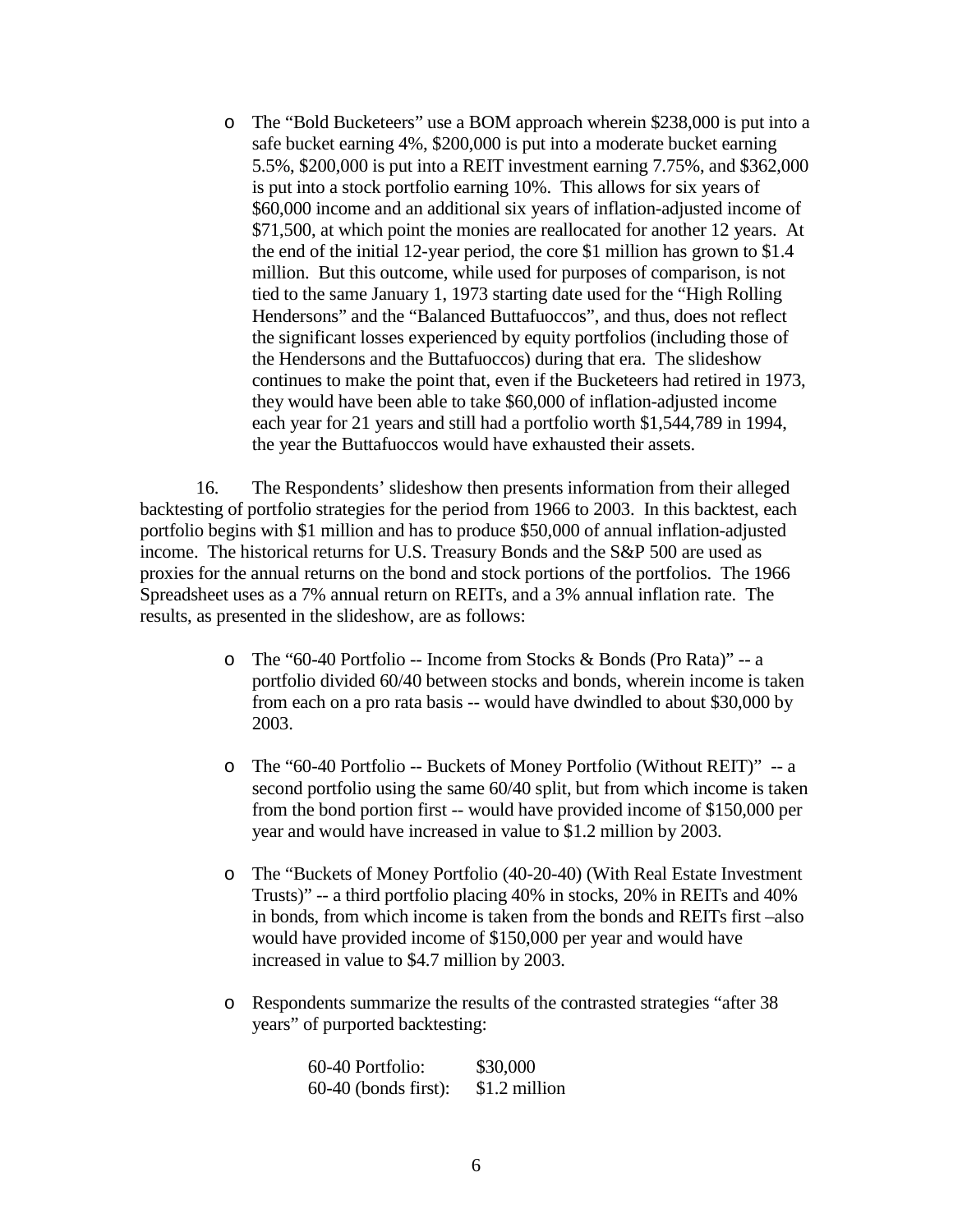#### "Buckets" Portfolio: \$4.7 million

 17. The 1966 and 1973 Spreadsheets purportedly validate the slideshow's central premise – that the BOM investment strategy would have provided superior outcomes across historical time periods than other investment strategies, and thus, is a superior investment strategy going forward.

18. For several reasons, it was materially misleading for Respondents to claim that their alleged backtesting validated the BOM strategy. Among other reasons, Respondents do not appear to have engaged in the "numerous" backtests and do not appear to have "proven" that the BOM investment strategy works.

### **C. RESPONDENTS' TOUTING OF THE RESULTS OF THEIR BACKTESTING IN THEIR SEMINARS WAS MATERIALLY MISLEADING**

### **(i) Respondents Failed to Disclose that Using Hypothetical Inflation Rate and REIT Returns Materially Impacted their Results**

19. In presenting the results of the purported 1966 and 1973 backtests, Respondents disclosed that they used a hypothetical 3% inflation rate, although they used actual historical data for returns on stocks and bonds. Lucia admittedly knew that using a lower inflation rate for the backtests would make the results look more favorable for the BOM strategy. Moreover, actual figures for the inflation rate during the time period 1966 through 2003 were readily available from the Department of Labor when Respondents performed the calculations in 2003.

 20. When historically accurate inflation rates are used in the alleged 1966 and 1973 backtests, an investor using the BOM strategy would have exhausted his or her assets by 1986 (if retiring in 1966) or by 1989 (if retiring in 1973), which are far worse outcomes than are presented by Respondents' slideshow, which bases those outcomes on backtesting purportedly evidenced by the 1966 and 1973 Spreadsheets.

21. Respondents also used hypothetical rates of return for REITs. In explaining the results of the backtest from 1966, Respondents included a slide titled "Notes  $\&$ Assumptions," which states that Respondents based their examples "on actual market returns for the period(s) listed," and that "bond returns are based on US Treasury returns, stock returns are based on S&P 500 returns, REIT returns are based on a 7% annual return," and "inflation is based at 3% annual." A slide shown earlier in the presentation, titled "Notes and Disclaimers (REITs)," disclosed the risks of investing in REITs, including that they are long-term investments, not publicly traded, and involve significant risks including limited liquidity and fluctuating real estate values. However, in presenting the results of the 1966 backtest, Respondents failed to disclose that the REIT rates of return were entirely hypothetical, and failed to disclose that using an assumed REIT return materially inflated the results of the purported backtesting.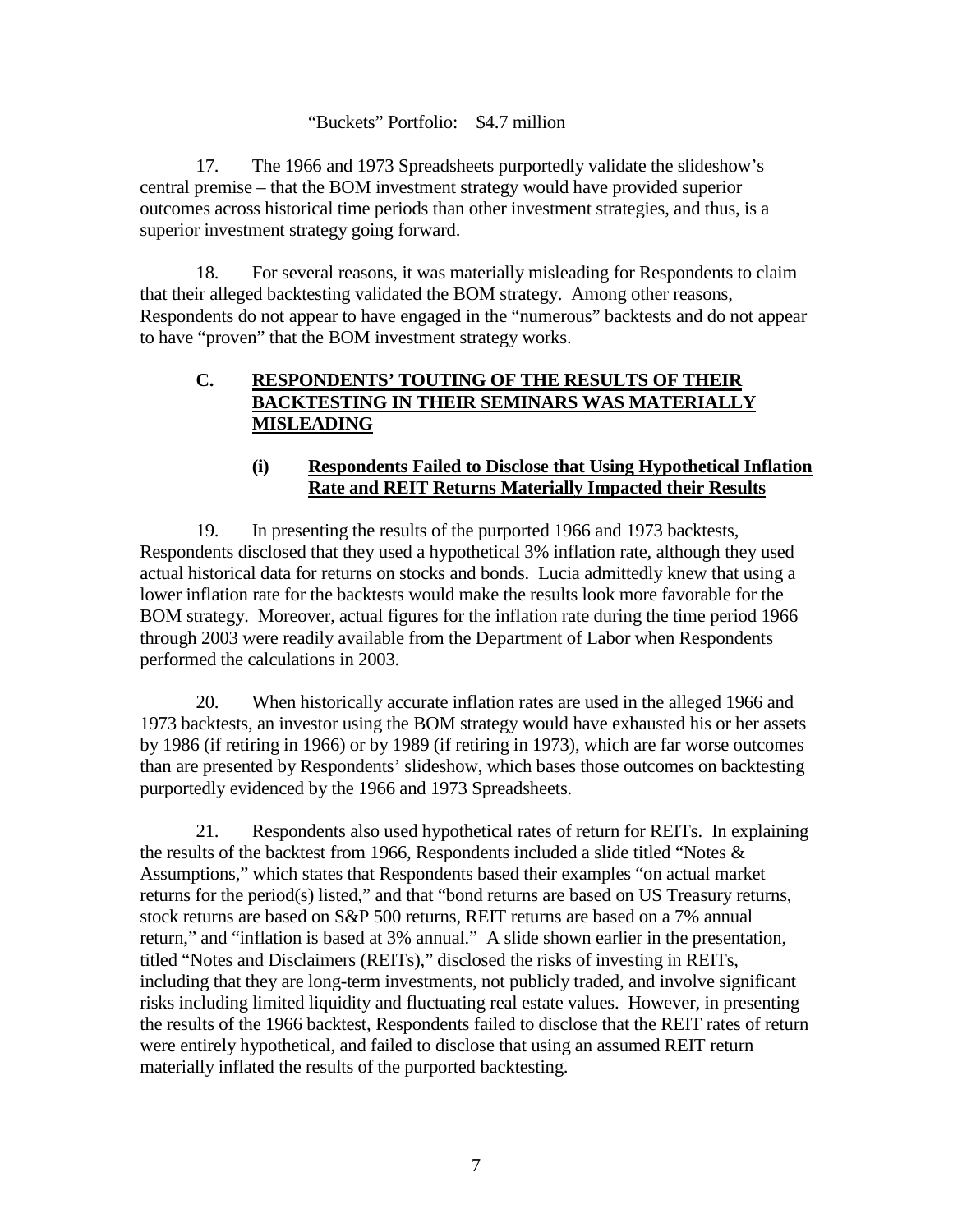22. Respondents' claim that the 1966 and 1973 Spreadsheets validate the BOM strategy and show that it would prevent retirees from exhausting their assets is therefore materially misleading because Respondents were only able to reach such a result by using hypothetical data – rather than the historical data normally used in backtesting. Moreover, Respondents knew, or were reckless in not knowing, that their use of a lower-than-actual hypothetical inflation rate and assumed REIT rates of return skewed the results of the 1966 and 1973 Spreadsheets in favor of the BOM strategy.

#### **(ii) Respondents' Failure to Deduct Advisory Fees, or to Disclose Their Impact, Was Materially Misleading**

 23. Respondents did not make any provision in the 1966 and 1973 Spreadsheets for advisory fees. While acknowledging the importance of fees, Respondents did not disclose to investors that their backtesting, which is purportedly validated by the 1966 and 1973 Spreadsheets, did not include advisory fees.

 24. Over long periods of time such as those covered by the 1966 and 1973 Spreadsheets, advisory fees can have a substantial impact on returns. Respondents' failure to disclose that advisory fees can materially lower the returns that investors would receive, and their failure to deduct or otherwise provide for fees in the 1966 and 1973 Spreadsheets, artificially inflated the returns produced by the BOM strategy.

 25. Respondents' claim that the 1966 and 1973 Spreadsheets validate the BOM strategy and show that it would prevent retirees from exhausting their assets is therefore materially misleading because the 1966 and 1973 Spreadsheets failed to take into account advisory fees. Moreover, Respondents knew, or were reckless in not knowing, that their failure to deduct advisory fees in their alleged backtests, or to even disclose the potential impact that advisory fees and other costs could have, was materially misleading.

## **(iii) Respondents' Failure to Reallocate Produced Materially Misleading Results**

 26. In the calculations for the 1966 and 1973 Spreadsheets, Respondents failed to reallocate assets after the bond and REIT buckets were exhausted. As a result, a substantial portion of the hypothetical portfolio was fully invested in the stock market from 1981 to 2003 (in the 1966 Spreadsheet) and from 1986 to 2003 (in the 1973 Spreadsheet). This resulted in overstating the performance of the BOM strategy, and materially misrepresented the results that could be expected from the BOM strategy.

 27. Respondents' claim that the 1966 and 1973 Spreadsheets validate the BOM strategy and show that it would prevent retirees from exhausting their assets is therefore materially misleading because the 1966 and 1973 Spreadsheets did not reallocate assets across the BOM strategy buckets. Moreover, Respondents knew, or were reckless in not knowing, that their failure to reallocate assets across these buckets in a manner consistent with the BOM strategy they promoted was materially misleading.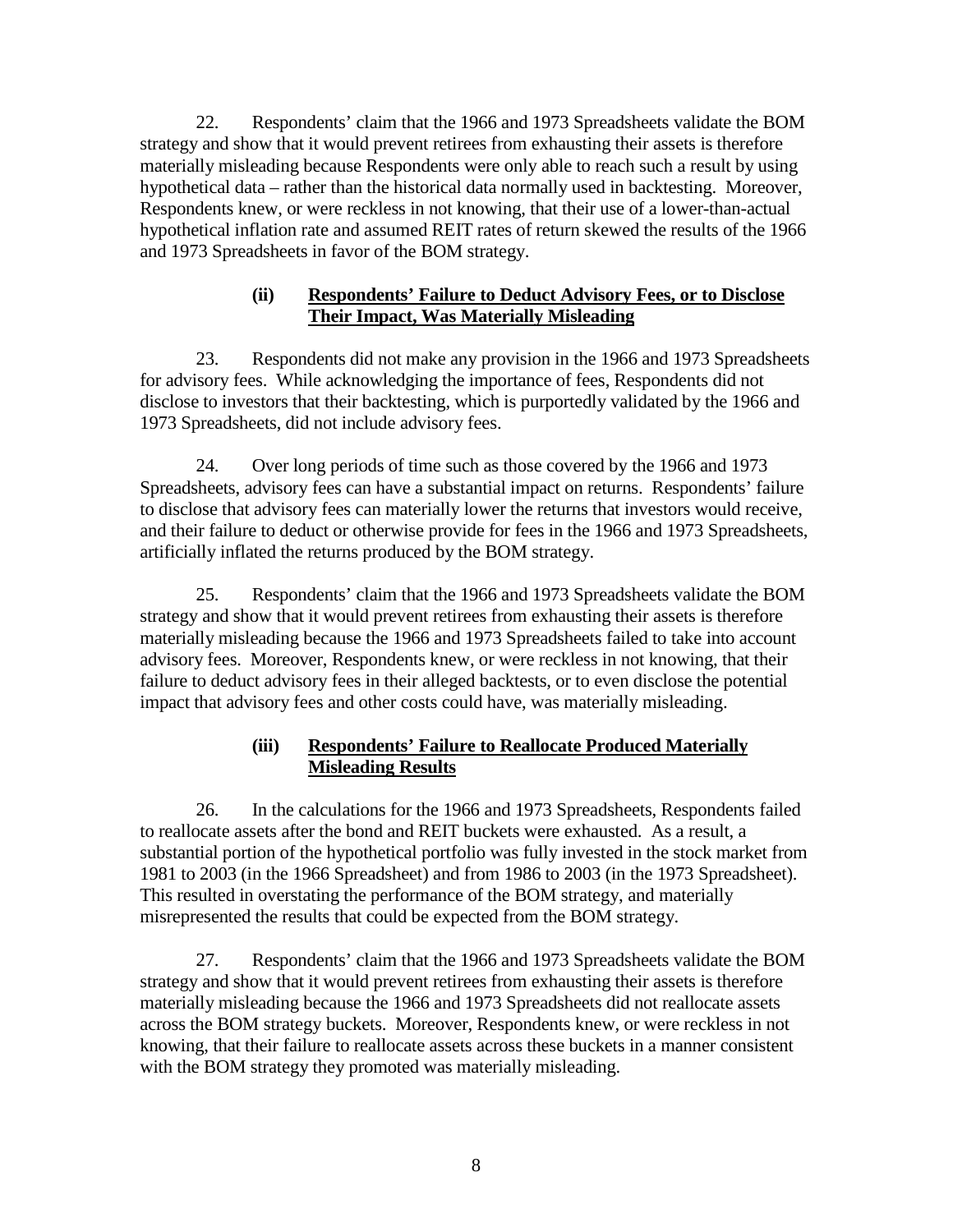#### **D. RESPONDENTS FAILED TO KEEP ADEQUATE RECORDS OF THEIR ALLEGED BACKTESTING OF THE BOM STRATEGY**

28. At its seminars, RJL presented performance calculations for several different allocation strategies which purport to demonstrate the superior performance of the BOM strategy over certain time periods. The only documentation of those calculations which RJL retained, however, consists of two two-page Excel spreadsheets which fail to duplicate the advertised investment strategy. The calculations fail to provide for the reallocation of assets that is one of the hallmarks of the BOM strategy.

# **E. VIOLATIONS**

29. As a result of the conduct described in Sections II.B(iii) and II.C above, RJL willfully violated Sections 206(1), 206(2) and 206(4) of the Advisers Act, which prohibit fraudulent conduct by an investment adviser, and Rule 206(4)-1(a)(5) promulgated thereunder, which makes it "a fraudulent, deceptive, or manipulative act, practice, or course of business within the meaning of Section 206(4) of the Act for any investment adviser registered [with the Commission] to publish, circulate, or distribute any advertisement which contains any untrue statement of a material fact, or which is otherwise false or misleading."

30. As a result of the conduct described in Sections II.B(iii) and II.C above, Lucia willfully aided and abetted and caused RJL's violations of Sections 206(1), 206(2) and 206(4) of the Advisers Act, which prohibit fraudulent conduct by an investment adviser, and Rule 206(4)-1(a)(5) promulgated thereunder, which makes it "a fraudulent, deceptive, or manipulative act, practice, or course of business within the meaning of Section 206(4) of the Act for any investment adviser registered [with the Commission] to publish, circulate, or distribute any advertisement which contains any untrue statement of a material fact, or which is otherwise false or misleading."

31. As a result of the conduct described in Sections II.B(iii) and II.C above, RJL willfully violated Section 204 of the Advisers Act and Rule 204-2(a)(16) promulgated thereunder, which requires that investment advisers registered with the Commission "shall make and keep true, accurate and current . . . [a]ll accounts, books, internal working papers, and any other records or documents that are necessary to form the basis for or demonstrate the calculation of the performance or rate of return of any or all managed accounts or securities recommendations in any notice, circular, advertisement, newspaper article, investment letter, bulletin, or other communication that the investment adviser circulates or distributes, directly or indirectly, to 10 or more persons."

## **III.**

In view of the allegations made by the Division of Enforcement, the Commission deems it necessary and appropriate in the public interest that public administrative and cease-and-desist proceedings be instituted to determine: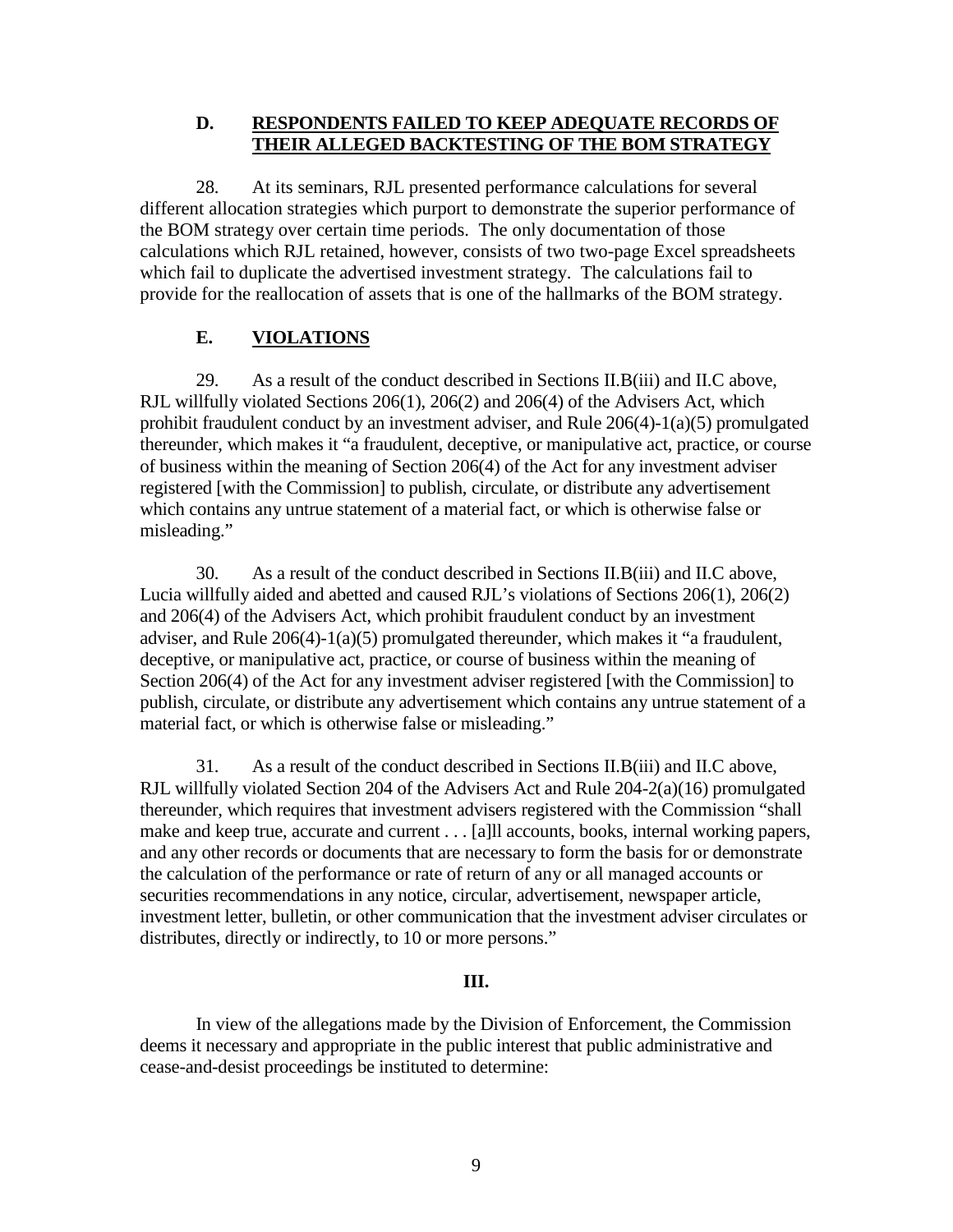A. Whether the allegations set forth in Section II hereof are true and, in connection therewith, to afford Respondents an opportunity to establish any defenses to such allegations;

B. What, if any, remedial action is appropriate in the public interest against RJL pursuant to Section 203(e) of the Advisers Act including, but not limited to, civil penalties pursuant to Section 203 of the Advisers Act;

C. What, if any, remedial action is appropriate in the public interest against Lucia pursuant to Section 203(f) of the Advisers Act including, but not limited to, civil penalties pursuant to Section 203 of the Advisers Act;

D. What, if any, remedial action is appropriate in the public interest against Lucia pursuant to Section 15(b) of the Exchange Act;

E. What, if any, remedial action is appropriate in the public interest against Respondents pursuant to Section 9(b) of the Investment Company Act;

F. Whether, pursuant to Section 203(k) of the Advisers Act, RJL should be ordered to cease and desist from committing or causing violations of and any future violations of Sections 204, 206(1), 206(2) and 206(4) of the Advisers Act and Rules 204-  $2(a)(16)$  and  $206(4)-1(a)(5)$  thereunder, and whether RJL should be ordered to pay a civil penalty pursuant to Section 203(i) of the Advisers Act; and

G. Whether, pursuant to Section 203(k) of the Advisers Act, Lucia should be ordered to cease and desist from committing or causing violations of and any future violations of Sections 206(1), 206(2) and 206(4) of the Advisers Act and Rule 206(4)-  $1(a)(5)$  thereunder, and whether Lucia should be ordered to pay a civil penalty pursuant to Section 203(i) of the Advisers Act.

## **IV.**

IT IS ORDERED that a public hearing for the purpose of taking evidence on the questions set forth in Section III hereof shall be convened not earlier than 30 days and not later than 60 days from service of this Order at a time and place to be fixed, and before an Administrative Law Judge to be designated by further order as provided by Rule 110 of the Commission's Rules of Practice, 17 C.F.R. § 201.110.

IT IS FURTHER ORDERED that Respondents shall file an Answer to the allegations contained in this Order within twenty (20) days after service of this Order, as provided by Rule 220 of the Commission's Rules of Practice, 17 C.F.R. § 201.220.

If Respondents fail to file the directed Answer, or fail to appear at a hearing after being duly notified, the Respondents may be deemed in default and the proceedings may be determined against them upon consideration of this Order, the allegations of which may be